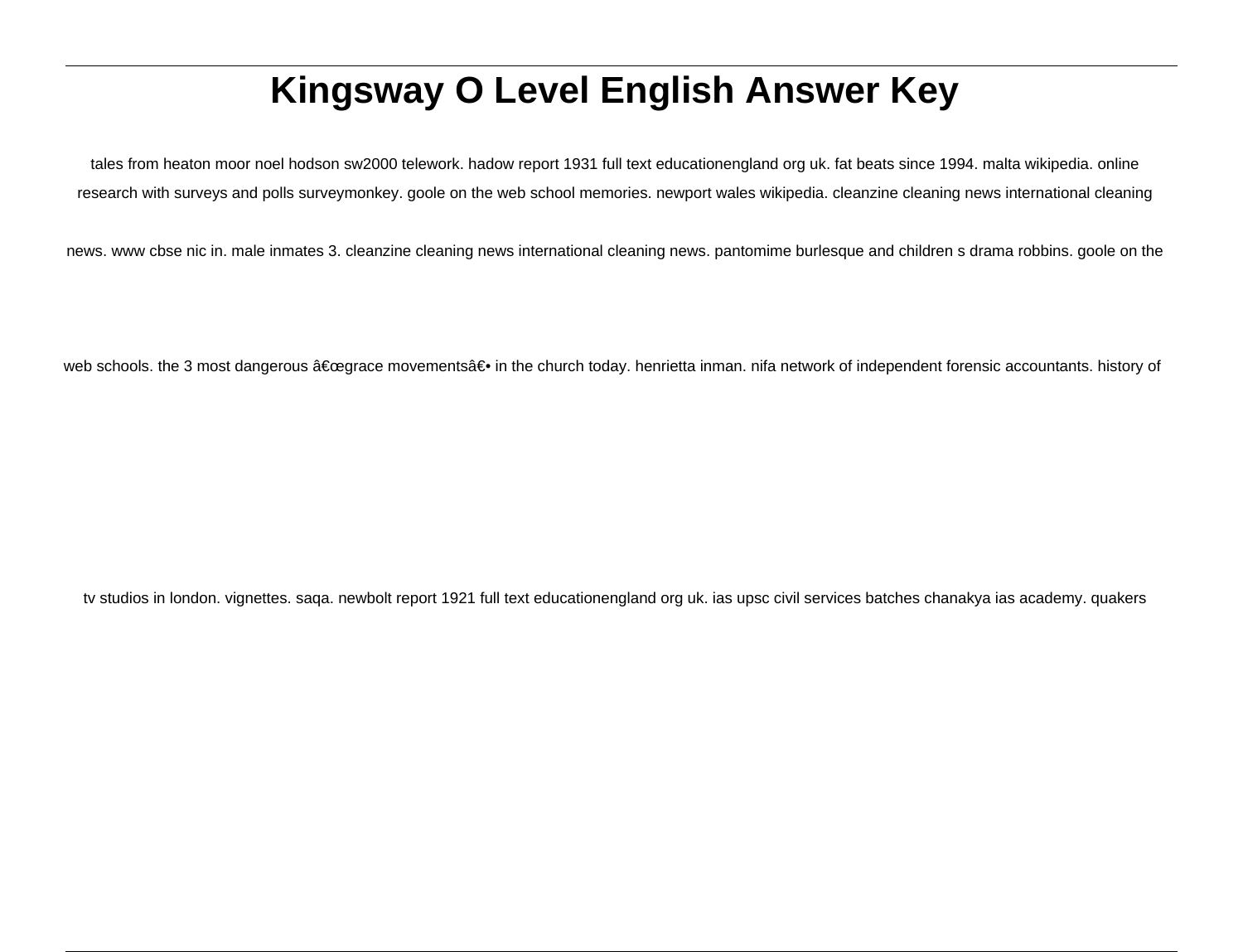#### **Tales From Heaton Moor Noel Hodson SW2000 Telework**

May 7th, 2018 - Tales From Heaton Moor By Noel Hodson Copyright Oxford 2000 2004 Any Resemblance To Any Person Dead Or Alive Is Miraculous These Tales As Douglas Adams Said Of The Hitch Hikers Guide While Containing Much That Is Inaccurate And Much That Is Apocryphal Are Largely True To The Spirit And Character Of Heaton Moor And Its Stoic'

## '**Hadow Report 1931 full text educationengland org uk**

**May 8th, 2018 - Hadow Report 1931 The Primary School page iii NOTE ON THE NOMENCLATURE USED IN THE REPORT In this Report as in our Report on the Education of the Adolescent 1926 we use Primary for education up to the age of eleven and Secondary for education from the age of eleven till the end of school life**''**FAT BEATS SINCE 1994**

#### **MAY 11TH, 2018 - THE ONE STOP SHOP FOR VINYL RECORDS CDS AND CASSETTES SINCE 94**''**MALTA WIKIPEDIA**

MAY 9TH, 2018 - LOCATION OF MALTA GREEN CIRCLE – IN EUROPE LIGHT GREEN AMP DARK GREY – IN THE EUROPEAN UNION LIGHT GREEN

–ı

## '**online research with surveys and polls surveymonkey**

may 11th, 2018 - conduct and analyze online research projects on your own with a survey or poll from surveymonkey check out our templates and types and get started for free'

#### '**goole on the web school memories**

may 8th, 2018 - peter daniels looking for anyone who remembered a peter daniels in goole father wallace daniels mother olga daniels probably born soon after

<sup>1952</sup>''**newport wales wikipedia may 11th, 2018 - as the industrial revolution took off in britain in the 19th century the south wales**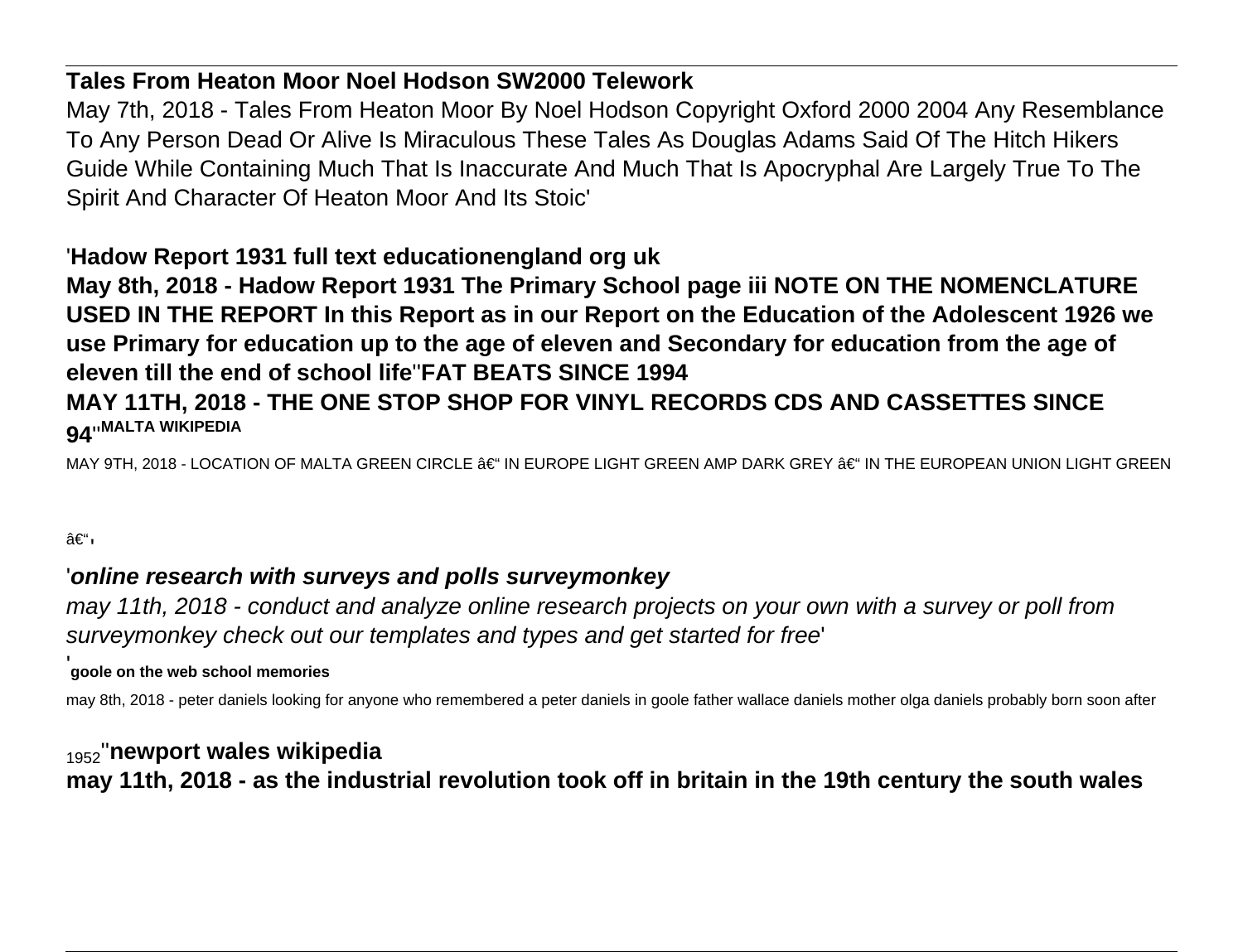**valleys became key suppliers of coal from the south wales coalfield and iron these were transported down local rivers and the new canals to ports such as newport and newport docks grew rapidly as a result**'

'**cleanzine cleaning news international cleaning news**

**may 10th, 2018 - cleanzine your weekly cleaning and hygiene industry newsletter 3rd may 2018 issue no 820 your industry news first number 1 for recruitment we strongly recommend viewing cleanzine full size in your web browser**''**WWW CBSE NIC IN**

MAY 8TH, 2018 - SHEET1 INFORMATION REGARDING VERIFICATION OF DOCUMENTS INFORMATION REGARDING CERTIFICATE OF CLASS XTH IN R O ROLL NO 28795 1983 REJECT 4 5 8 1 I'

## '**MALE INMATES 3**

May 8th, 2018 - Beau jeune homme de 44 ans 5 10 230 lbs yeux bleux cheveux long chatain avec bonne forme physique aimant les activit©s de plein air camping v©lo grande passion'

## '**CLEANZINE CLEANING NEWS INTERNATIONAL CLEANING NEWS**

MAY 7TH, 2018 - CLEANZINE YOUR WEEKLY CLEANING AND HYGIENE INDUSTRY NEWSLETTER 3RD MAY 2018 ISSUE NO 820 YOUR INDUSTRY NEWS FIRST NUMBER 1 FOR RECRUITMENT WE STRONGLY RECOMMEND VIEWING CLEANZINE FULL SIZE IN YOUR WEB BROWSER'

## '**Pantomime Burlesque And Children S Drama Robbins**

May 8th, 2018 - Cinderella Or The Glass Slipper A Pantomime Ballet In Two Acts Performed At The Theatre Royal Drury Lane 24 December 1803 Application Submitted To The Lord Chamberlain 17 Dec 1803 By John Bannister Of The Theatre Royal' '**Goole on the Web Schools**

May 8th, 2018 - i used to go to kingsway primary school and i think it was good me and my mate k lee used to be in all the same classes my favourite teacher

was mrs jones she was really cool we used to do odd jobs for her i loved my old school me and kayleigh were stuck together like glue and would complain if we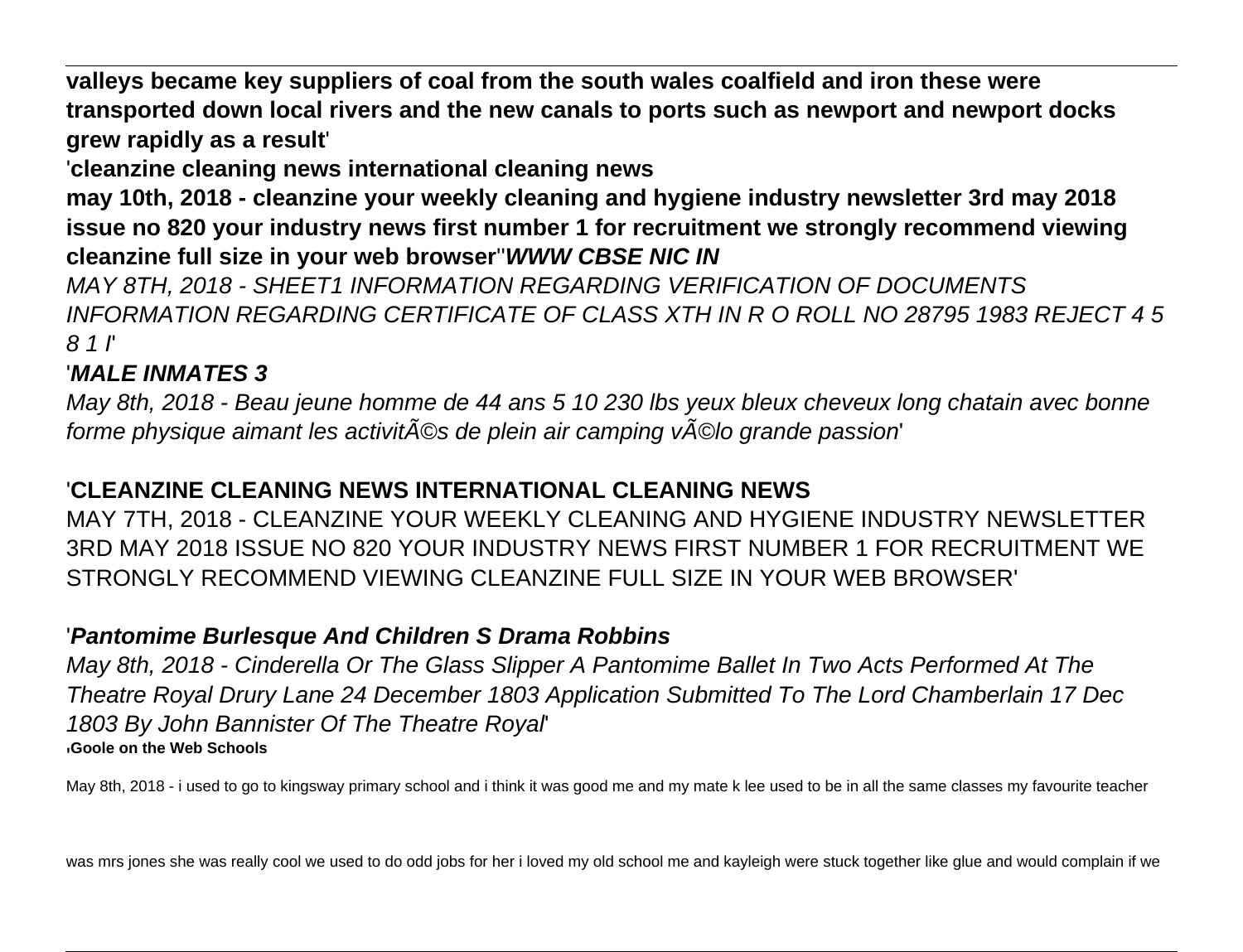The split up even though we used to fight<sup>1</sup> THE 3 MOST DANGEROUS a €œGRACE MOVEMENTSa <del>€</del> IN THE CHURCH TODAY MAY 11TH, 2018 - WE AS CHRISTIANS HAVE ALL EMBRACED GRACE ON ONE LEVEL OR ANOTHER THAT S WHAT MAKES US CHRISTIANS NOT EVERYONE KNOWS WHAT GRACE IS AND HOW TO APPLY IT TO THEIR LIVES'

#### '**henrietta inman**

may 10th, 2018 - i m a pastry chef author cookery teacher gardener and edible flower grower celebrating baking with natural seasonal and local ingredients'

## '**NIFA NETWORK OF INDEPENDENT FORENSIC ACCOUNTANTS**

MAY 9TH, 2018 - NIFA PROVIDES FORENSIC ACCOUNTING FORENSIC ACCOUNTANTS FORENSIC ACCOUNTANCY CONFISCATION EXPERT WITNESS ACCOUNTING LITIGATION SUPPORT AND SERVICES UK IRELAND SCOTLAND ENGLAND AND WALES''**HISTORY OF TV STUDIOS IN LONDON MAY 8TH, 2018 - HISTORY OF ITV STUDIOS IN LONDON FROM THE TIME ASSOCIATED REDIFFUSION GOT THE GREEN LIGHT TO BEGIN BROADCASTING IN LONDON THEY WERE UP AGAINST AN INCREDIBLY TIGHT SCHEDULE**'

#### '**Vignettes**

May 11th, 2018 - Vignettes Stories from schoolmates who attended Morgan Academy Dundee Scotland between 1948 and 1955  $\hat{a} \in \text{from schooldays}$  and from life after school"  $\text{SAOA}$ 

May 11th, 2018 - All qualifications and part qualifications on the National Qualifications Framework are public property Thus the only payment that can be made

for them is for service and reproduction'

'**Newbolt Report 1921 Full Text Educationengland Org Uk**

May 10th, 2018 - Newbolt Report 1921 The Teaching Of English In England'

#### '**IAS UPSC CIVIL SERVICES BATCHES CHANAKYA IAS ACADEMY**

MAY 11TH, 2018 - CHECK ALL THE DETAILS OF UPSC MAINS PRELIMS BATCHES COMMENCEMENT DATES FROM HERE'

#### '**Quakers around Shoreditch and life around Bunhill**